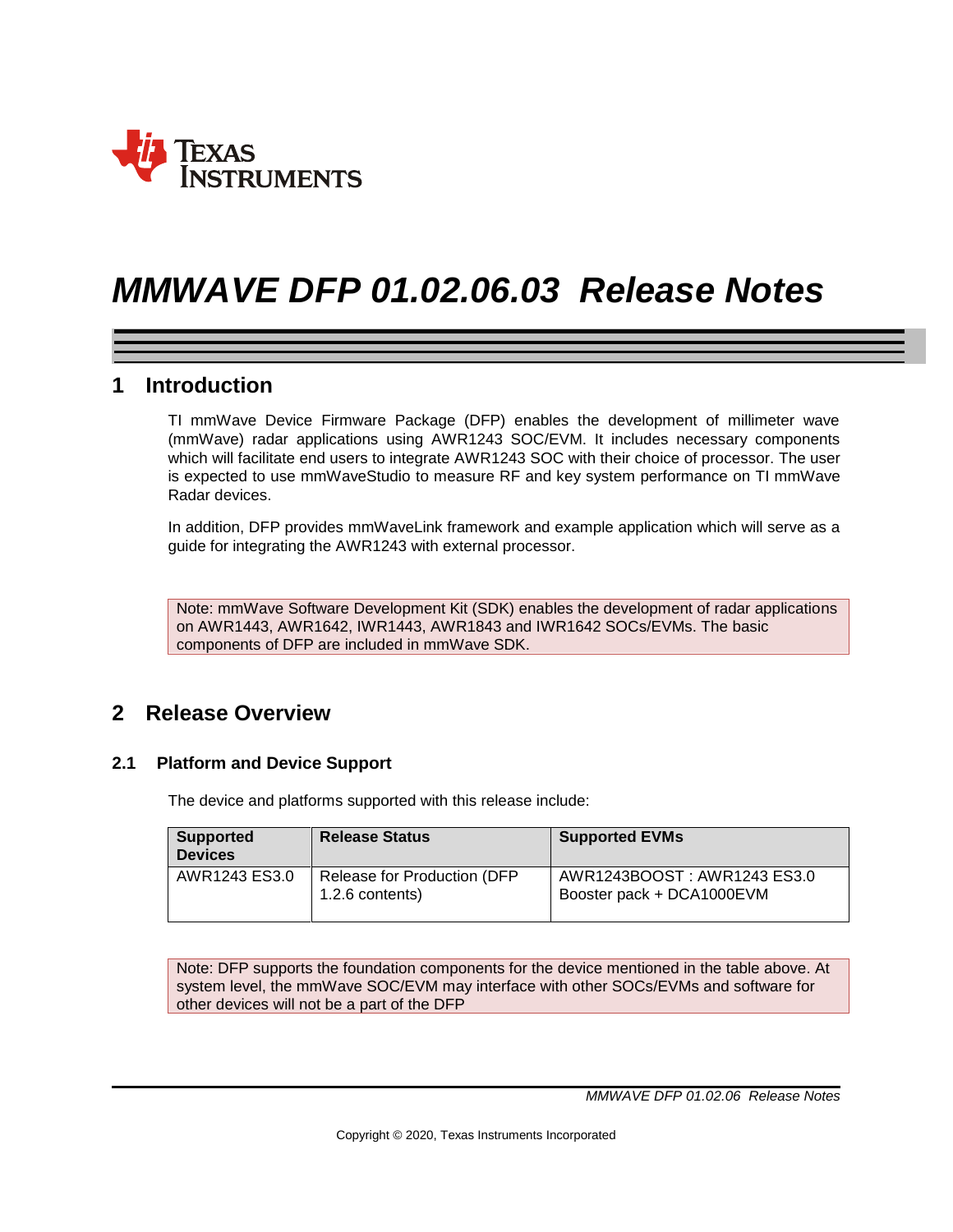#### **2.2 Release contents and component versions**

| <b>Component</b>                               | <b>Version</b>                    | <b>Type</b>        |
|------------------------------------------------|-----------------------------------|--------------------|
| RadarSS Firmware                               | ROM: 2.0.0.1, Patch: 1.2.6.11     | Binary             |
| <b>MSS Firmware</b><br>(AWR1243 ES3.0<br>only) | ROM: 1.10.0.20, Patch: 1.2.6.12   | Binary             |
| mmWaveLink<br>Framework                        | 1.2.6.1                           | Source and Library |
| <b>Docs</b>                                    | <b>Release Notes</b>              | <b>PDF</b>         |
|                                                | DFP user guide                    | <b>PDF</b>         |
|                                                | <b>Interface Control Document</b> | <b>PDF</b>         |
|                                                | mmWaveLink Programmer's guide     | Doxygen HTML       |

### **2.3 Directory Structure**

| <b>Directory Name</b> | <b>Content</b>                                             |
|-----------------------|------------------------------------------------------------|
| <b>Docs</b>           | mmWave-Radar-Interface-Control.pdf                         |
|                       | mmwave_dfp_release_notes.pdf                               |
|                       | mmwave_dfp_user_guide.pdf                                  |
| firmware              | RadarSS and Master SS firmware binary files in RPRC format |
|                       | metalmage binary (xwr12xx_metalmage.bin) for xWR1243 ES3.0 |
|                       | for boot over Flash                                        |
|                       | metalmage header file (xwr12xx_metalmage.h) for xWR1243    |
|                       | ES3.0 for boot over SPI                                    |
|                       | mmWaveLink framework and example source code               |
| rf eval               | <b>RF</b> evaluation firmware                              |

#### **2.4 Component Descriptions**

#### *2.4.1 RadarSS Firmware*

Refer to Radar SS firmware release notes in firmware\radarss folder.

#### *2.4.2 Master SS Firmware*

The main software components of the MSS firmware are

- System services provides infrastructure services (error handling, mmWaveLink Host communication protocol manager) used by the functional firmware.
- Functional firmware Is responsible for the external host API communication, RADAR SS API handshake, data path control.

#### *2.4.3 mmWaveLink framework*

Radar SS is a closed subsystem whose internal blocks are configurable using messages coming over mailbox.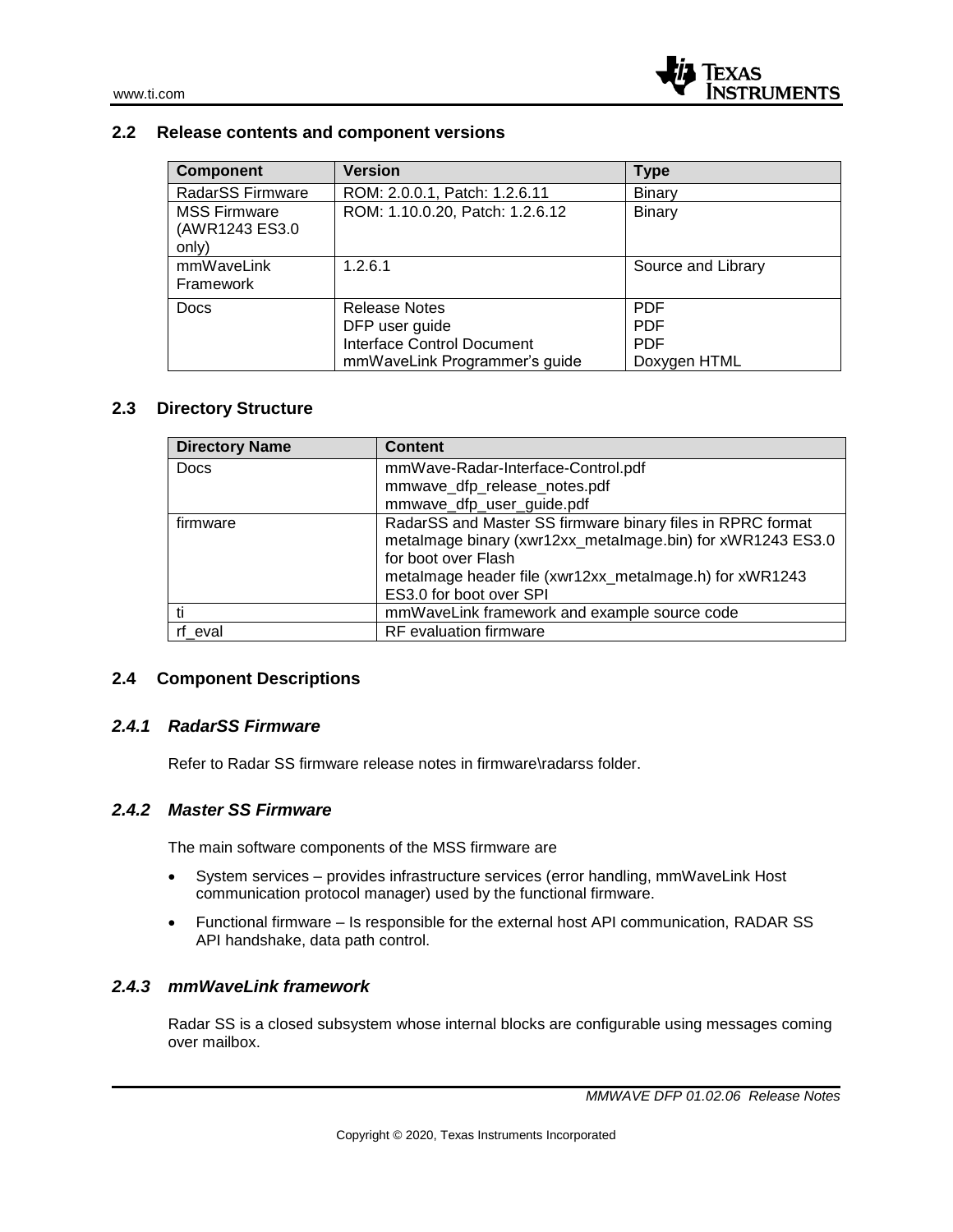

TI mmWaveLink framework acts as driver for Radar SS and exposes services of Radar SS. It includes APIs to configure HW blocks of Radar SS and provides communication protocol for message transfer between external processor and AWR1243

- Link between application and Radar SS
- Platform and OS independent which means it can be ported into any processor which provides communication interface such as SPI and basic OS routines. The mmWaveLink framework can also run in single threaded environment
- The LDRA tool v9.7.6 with MISRA 2012 AMD1 rule is used to perform static analysis; the TI approved waiver policy is being used to take any waiver.

### **2.5 Licensing**

Please refer to the mmwave dfp manifest.html, which outlines the licensing information for mmWave DFP package.

# **3 Release Contents**

## *3.1.1 New Additions (Compared to DFP 1.2)*

- Bug fixes related to RadarSS digital monitoring and long tracking issues
- VCO calibration improvements
- Fix for Internal analog signal GPADC monitor failures
- Bug fixes related to MSS digital monitoring and reports
- Bug fixes related to SPI message protocol retry recovery on MSS
- Bug fixes related to SPI message protocol retry recovery on mmWaveLink
- Added redundant failure report for monitors in quiet reporting mode 1
- Added new dummy chirps option at the end of frame in legacy frame config API
- Added new noise power and loopback power fields in RX gain phase monitor report
- Supported calibration store and restore APIs for factory calibration
- Handled OS Interface Error when Mutex Lock callback returns Error in mmWaveLink

### *3.1.2 New Additions (Compared to DFP 1.2.5.0)*

- Updated ICD and mmWaveLink Documents
- MSS changes for SPI message timeouts due to CPU incorrectly waiting for more data and not processing received data.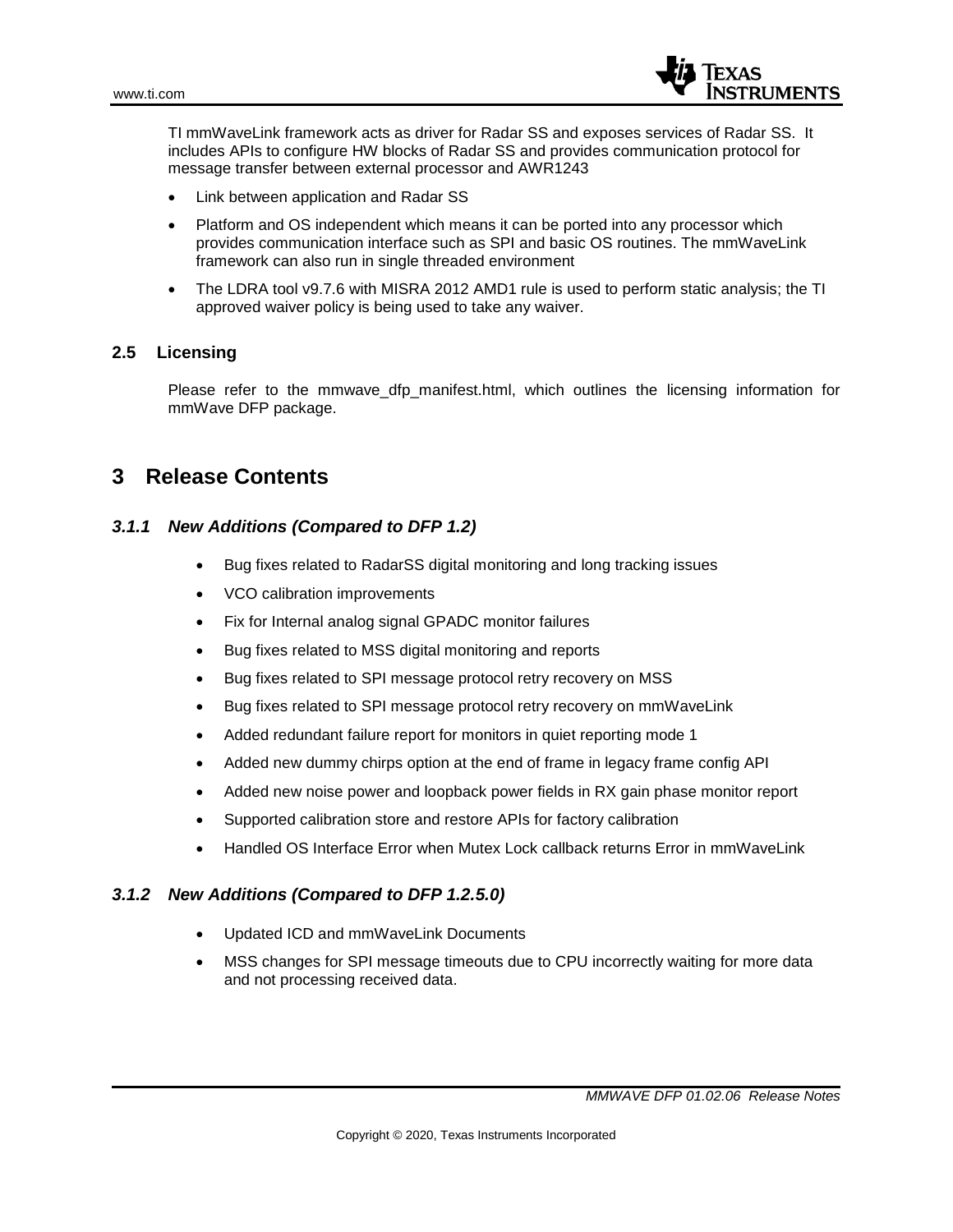# **3.2 Feature/Changes List by Components**

# *3.2.1 Radar SS firmware*

Refer to Radar SS firmware release notes in firmware\radarss folder

# *3.2.2 Master SS firmware (with respect to DFP 1.2)*

| Type        | Key            | <b>Description</b>                                                                                                                |
|-------------|----------------|-----------------------------------------------------------------------------------------------------------------------------------|
| Enhancement | AUTORADAR-2017 | Unmasked FRC lockstep fatal error reported to MSS<br>ESM G1 and sent over AE.                                                     |
| Bug         | AUTORADAR-1999 | Updates to the code to handle additional trigger2 safety<br>tests.                                                                |
| Bug         | AUTORADAR-1947 | Fix for initializing the reserved bits in MSS ESM Error<br>report                                                                 |
| Bug         | AUTORADAR-2068 | Fixed bugs in handling retry command received from                                                                                |
|             | AUTORADAR-2070 | host                                                                                                                              |
| Bug         | AUTORADAR-2035 | Fix for EDMA and RTI latent fault digital monitoring API                                                                          |
|             | AUTORADAR-2048 |                                                                                                                                   |
| Bug         | AUTORADAR-2088 | Fixed an issue in MSS message parsing related to<br>message direction                                                             |
| Enhancement | AUTORADAR-2130 | Added redundant N-Error failure report in addition to<br>failure AE report in case of any failure in periodic digital<br>monitor. |

# *3.2.3 Master SS firmware (with respect to DFP 1.2.5.0)*

| <b>Type</b> | <b>Key</b>     | <b>Description</b>                                                                                                                      |
|-------------|----------------|-----------------------------------------------------------------------------------------------------------------------------------------|
| Bug         | AUTORADAR-2164 | Fix for CPU incorrectly waiting for more data and not<br>processing received data, depending on Host processor<br>speed and SPI rate.   |
| Bug         | AUTORADAR-2146 | Fix for occasional MSS register write-read-back failures.                                                                               |
| <b>Bug</b>  | AUTORADAR-2183 | Fix for CPU fault with failure on register read-back at<br>address 0Xfff7f4dc is observed at patch download.                            |
| Bug         | AUTORADAR-2232 | Fix for Issue identified when multiple ASYNC events are<br>generated within the device back to back.                                    |
| Bug         | AUTORADAR-2230 | Fix for issues identified with missing events when<br>generated internally.                                                             |
| Bug         | AUTORADAR-2231 | Fix for occasional failures of RTI self-test during latent<br>fault monitoring.                                                         |
| Bug         | AUTORADAR-2226 | Switching the order of DMA setup for SPI and updating<br>the protocol state before raising HOST IRQ to avoid<br>misses for Faster HOSTs |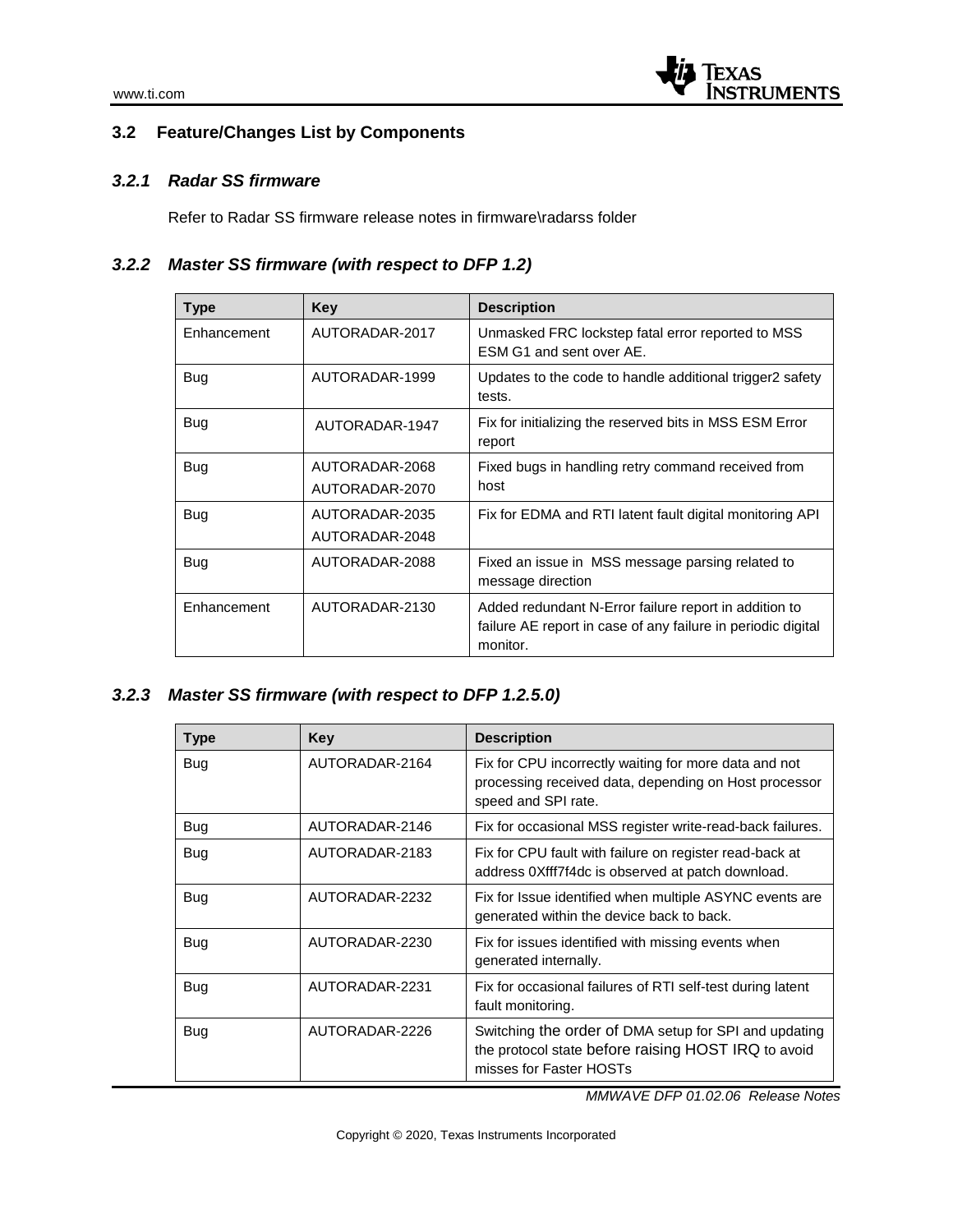

| <b>Bug</b> | AUTORADAR-2223                                                       | Fix for occasional failures of DMA MPU test during<br>Latent Fault monitoring.                                                  |
|------------|----------------------------------------------------------------------|---------------------------------------------------------------------------------------------------------------------------------|
| <b>Bug</b> | AUTORADAR-2221<br>AUTORADAR-2219<br>AUTORADAR-2220<br>AUTORADAR-2224 | Fix for Register read-back failures<br><b>CLR CBUFF REG1</b><br><b>DSI TIMING1</b><br><b>DMAPAR</b>                             |
| <b>Bug</b> | AUTORADAR-2203                                                       | Fix for issue with acknowledging the BSS mailbox in<br>faster HOSTs.                                                            |
| Bug        | AUTORADAR-2216                                                       | Updates to the masks for propagating RadarSS ESM<br>G2 errors and masking the same until RadarSS power<br>up.                   |
| <b>Bug</b> | AUTORADAR-2272                                                       | Fix for the FW download ASYNC event message<br>generation not sent due to the last SPI chunk split<br>across 2 parsing buffers. |

# *3.2.4 mmWaveLink framework (with respect to DFP 1.2)*

| <b>Type</b> | Key             | <b>Description</b>                                                                                                                                               |
|-------------|-----------------|------------------------------------------------------------------------------------------------------------------------------------------------------------------|
| Bug         | <b>MMWL-150</b> | Fixed an issue with No fault reported even after a CRC is<br>corrupted                                                                                           |
| Bug         | <b>MMWL-153</b> | Fixed MSS monitor latent fault report documentation to<br>match with ICD                                                                                         |
| Enhancement | <b>MMWL-155</b> | Updated mmWaveLink Doxygen documentation as per<br>ICD update                                                                                                    |
| Bug         | MMWL-166        | Fixed bug in handling retry in case of NACK                                                                                                                      |
| Enhancement | <b>MMWL-168</b> | Added a new feature to report CRC failure in Async-event<br>message to Application.                                                                              |
| Bug         | <b>MMWL-173</b> | Added a logic to recover from CNYS corruption scenario                                                                                                           |
| Bug         | <b>MMWL-169</b> | Fix for AE length info being reported to application upon<br>CRC failure.                                                                                        |
| Bug         | <b>MMWL-178</b> | Added an API to control number of retry for command                                                                                                              |
| Bug         | MMWL-177        | Added max retry count limit in case of NACK retry                                                                                                                |
| Bug         | <b>MMWL-180</b> | Added a return in case of OS Interface Error when Mutex<br>Lock callback returns Error.                                                                          |
| Enhancement | <b>MMWL-188</b> | Provided an option to program dummy chirps in the end of<br>frame in frame config API. This is an option to mask ADC<br>data for few chirps in the end of frame. |
| Enhancement | <b>MMWL-189</b> | RX Gain Phase Monitoring - Added more reporting fields in                                                                                                        |
|             | <b>MMWL-190</b> | AE to improve interference immunity.                                                                                                                             |
| Enhancement | <b>MMWL-184</b> | Added GET API for CPU and ESM fault errors                                                                                                                       |
| Bug         | <b>MMWL-193</b> | Updated doxygen comments and incorporated code<br>inspection review comments                                                                                     |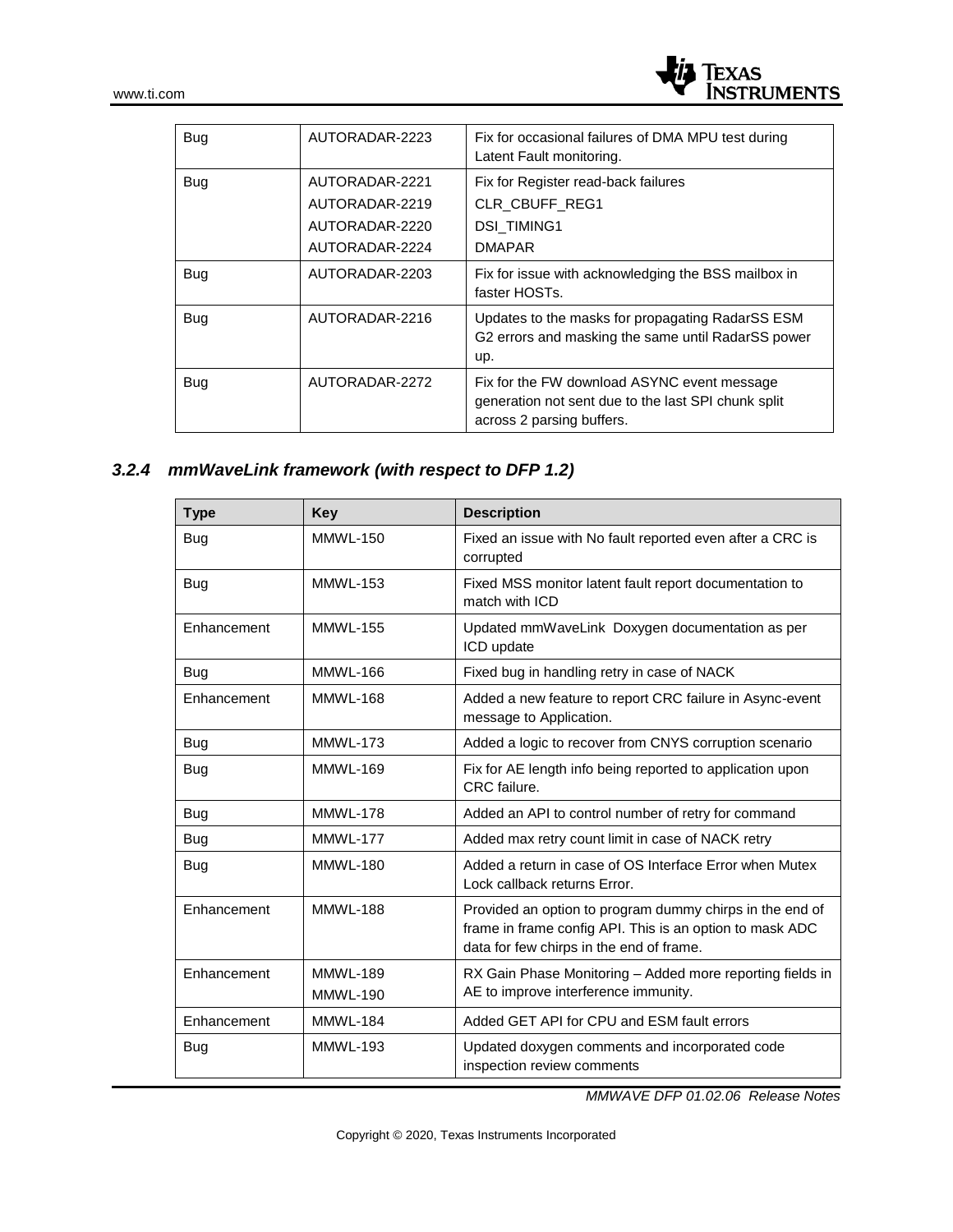

Enhancement | MMWL-192 | Notify Host through Async-event if mutex lock fails.

# *3.2.5 mmWaveLink framework (with respect to DFP 1.2.5.0)*

| <b>Type</b> | <b>Key</b>      | <b>Description</b>                                                                                                             |
|-------------|-----------------|--------------------------------------------------------------------------------------------------------------------------------|
| Bug         | <b>MMWL-217</b> | mmWaveLink update for flushing 256 + CRC Size bytes<br>instead of 256 + CRC Size + SYNC bytes in case of ACK<br>SYNC corrupted |
| Bug         | <b>MMWL-215</b> | Test Source configuration structure changed to match the<br>ICD definition.                                                    |
| Bug         | <b>MMWL-199</b> | Updated doxygen comments and incorporated code<br>inspection review comments                                                   |
| <b>Bug</b>  | <b>MMWL-202</b> | Fixes for LDRA violations.                                                                                                     |
| Bug         | <b>MMWL-294</b> | Fixed GPADC structure to march with ICD definition.                                                                            |
| Enhancement | <b>MMWL-295</b> | Updated doxygen comments and incorporated code                                                                                 |
|             | <b>MMWL-292</b> | inspection review comments. Fixed LDRA violations.                                                                             |
|             | <b>MMWL-306</b> |                                                                                                                                |
|             | <b>MMWL-304</b> |                                                                                                                                |
|             | <b>MMWL-290</b> |                                                                                                                                |
| Enhancement | <b>MMWL-291</b> | Added check for sequence number of Rx ACK to match<br>with the sequence number of last cmd sent.                               |
| Enhancement | MMWL-303        | Added Power saving API                                                                                                         |
| Bug         | <b>MWWL-298</b> | Changed 64 bit fields into two 32 bit fields in MSS Power<br>up status and MSS Boot error status                               |
| Enhancement | <b>MMWL-289</b> | Added support for TX phase shifter DAC monitor (only                                                                           |
|             | <b>MMWL-302</b> | applicable in 1843 and 6843)                                                                                                   |
|             |                 | Added support for Synth frequency non-live monitor (only<br>applicable in 6843)                                                |
|             |                 | Added APLL Synth Bandwidth control API (only applicable<br>in 6843)                                                            |

# **3.3 Unsupported features and APIs (applicable to all DFP)**

Refer to Radar SS firmware release notes in '*firmware\radarss'* folder for radarSS APIs.

The following device MSS APIs and features are not validated fully at system level, it is recommended not to use these APIs in this and all previous DFP releases. This list of unsupported features is in addition to the list mentioned in known issues.

| <b>API</b>                     | Feature           | <b>Description</b>                               |
|--------------------------------|-------------------|--------------------------------------------------|
| AWR DEV PMICCLOCK CONF         | <b>PMIC clock</b> | This API is not validated at system level. It is |
| <b>SET SB</b>                  | configuration     | recommended not to use the same.                 |
| The SPI transfer (option 2) in | ADC data transfer | This API is not validated at system level. It is |
| DATA INTF SEL in AWR DEV       | over SPI          | recommended not to use the same.                 |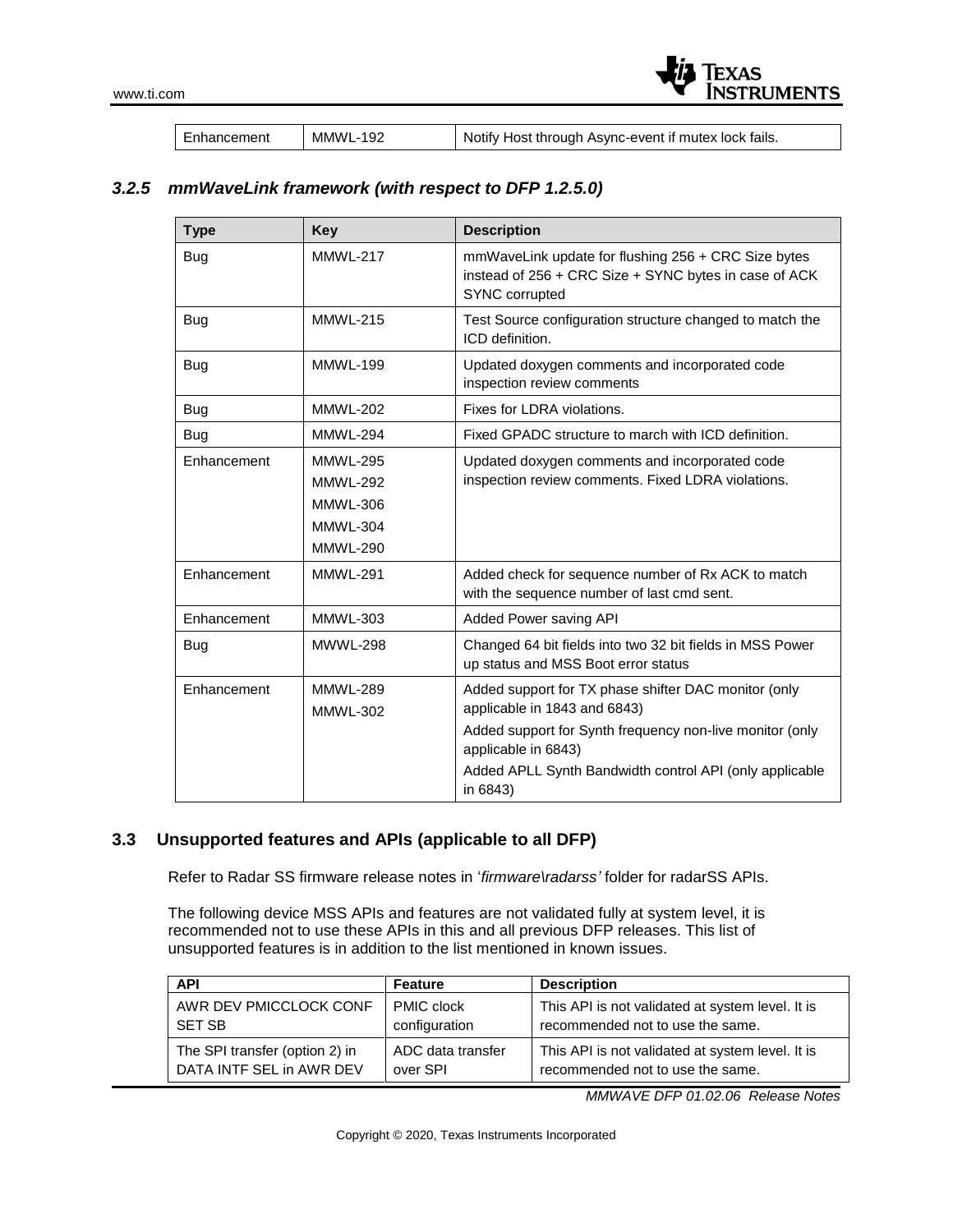| RX DATA PATH CONF SET SB |  |  |
|--------------------------|--|--|

# **3.4 Debug APIs (applicable to all DFP)**

| <b>API</b>                                             | <b>Feature</b>                       | <b>Description</b>                                                                                      |
|--------------------------------------------------------|--------------------------------------|---------------------------------------------------------------------------------------------------------|
| AWR DEV RX<br><b>CONTSTREAMING MODE</b><br>CONF SET SB | Continuous<br>streaming mode         | Continuous streaming mode is not supported in<br>functional mode, recommended to use only for<br>debug. |
| AWR DEV TESTPATTERN<br><b>GEN SET SB</b>               | Data path test<br>pattern generation | Pattern generation is not supported in functional<br>mode, recommended to use only for debug.           |

# **3.5 Known issues (applicable to all DFP)**

The following known issues are applicable to this and all previous DFP releases.

Refer to Radar SS firmware release notes in '*firmware\radarss'* folder.

#### *3.5.1 Master SS firmware*

| Key            | <b>Severity</b>       | <b>Description</b>                                                                                                                                                                                                                                                                                                         |
|----------------|-----------------------|----------------------------------------------------------------------------------------------------------------------------------------------------------------------------------------------------------------------------------------------------------------------------------------------------------------------------|
| AUTORADAR-2064 | S2-Major              | The MSS Transmit SPI buffer access issue due to stall in<br>DMA access, if BSS/RadarSS PCR self-test is performed<br>in parallel through latent fault API.                                                                                                                                                                 |
|                |                       | <b>Workaround: Disable BSS PCR test in</b><br>AWR MONITOR RF DIG LATENTFAULT CONF SB<br>API (Boot time BSS PCR test is always done).                                                                                                                                                                                       |
| AUTORADAR-2071 | S2-Major              | In case of checksum failure for the command received by<br>MSS, the SPI buffer DMA synchronization will be lost with<br>HOST/mmWaveLink.                                                                                                                                                                                   |
|                |                       | <b>Workaround:</b> Use 4 bytes CRC for commands and AE<br>messages.                                                                                                                                                                                                                                                        |
| AUTORADAR-2066 | S <sub>3</sub> -Minor | MSS DMA ESM G1 error is observed at times due to stall<br>in DMA access, if BSS/RadarSS PCR self-test is<br>performed in parallel through latent fault API.                                                                                                                                                                |
|                |                       | Workaround: Disable BSS PCR test in<br>AWR MONITOR RF DIG LATENTFAULT CONF SB<br>API (Boot time BSS PCR test is always done).                                                                                                                                                                                              |
| AUTORADAR-2078 | S <sub>3</sub> -Minor | Occasionally MSS PCR self-test generating a data abort in<br>a long tracking stress test, which is looping Latent fault API<br>infinite times with all digital monitoring tests enabled.<br><b>Workaround: Disable MSS PCR test in</b><br>AWR MSS LATENTFAULT TEST CONF SB API (Boot<br>time MSS PCR test is always done). |
|                |                       |                                                                                                                                                                                                                                                                                                                            |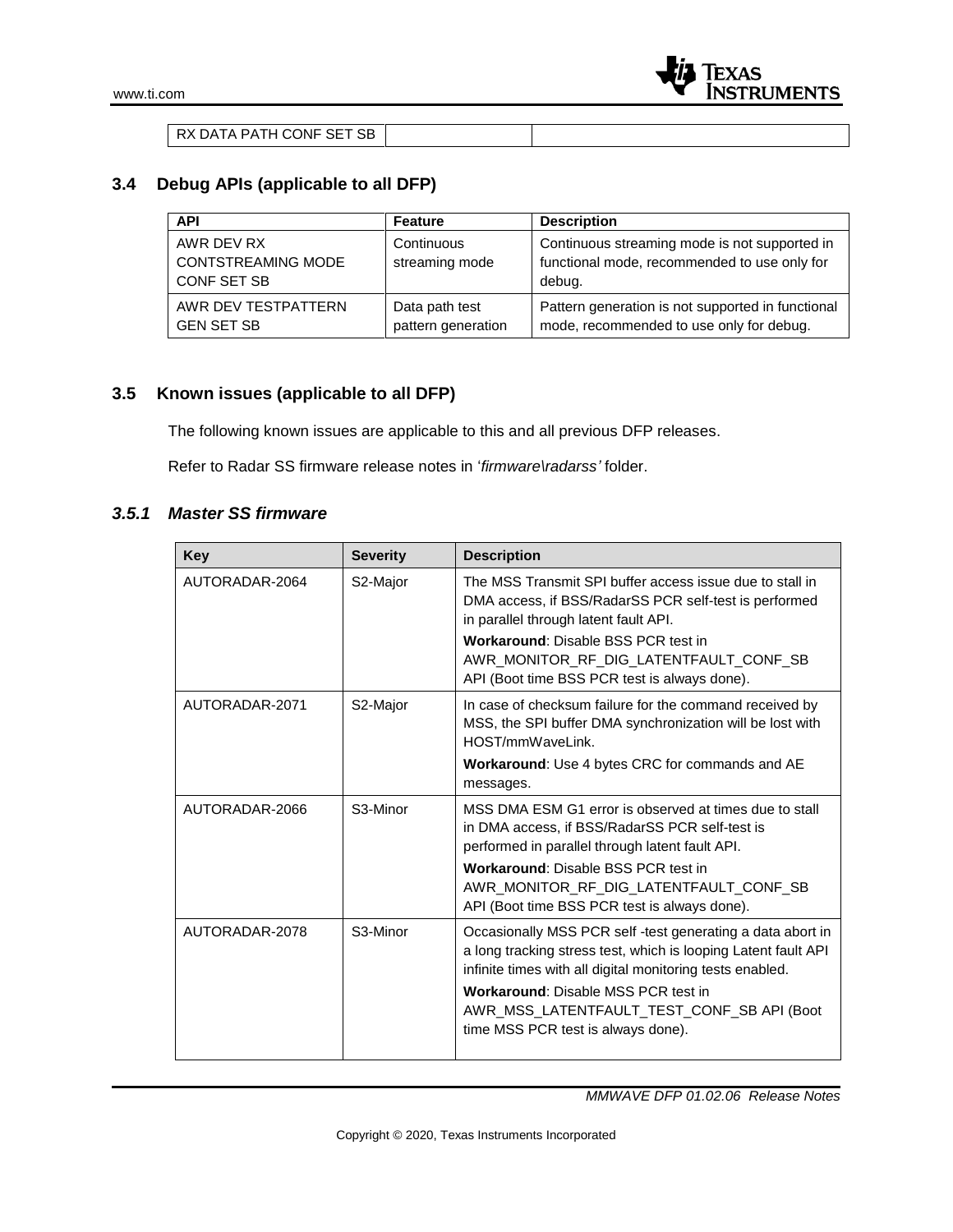

| AUTORADAR-2131 | S <sub>3</sub> -Minor | Occasionally MSS ATCM and BTCM self -tests generating<br>a data abort in a long tracking stress test, which is looping<br>Latent fault API infinite times with all digital monitoring tests<br>enabled.                                                                                            |
|----------------|-----------------------|----------------------------------------------------------------------------------------------------------------------------------------------------------------------------------------------------------------------------------------------------------------------------------------------------|
|                |                       | <b>Workaround: Disable MSS ATCM and BTCM parity,</b><br>Single bit (SB) and Double Bit (DB) ECC self-tests in<br>AWR_MSS_LATENTFAULT_TEST_CONF_SB API (Boot<br>time MSS ATCM and BTCM parity, SB and DB ECC self-<br>tests are always done).                                                       |
|                |                       | The MSS latent self-tests are destructive tests, which<br>would cause corruption in ongoing SPI/mailbox<br>transactions and may generate N-Error signals while<br>performing ESM G2 error checks. It is recommended not to<br>run these self-tests in functional mode of operation.                |
| AUTORADAR-2270 | S <sub>3</sub> -Minor | Occasional failures observed when the FW is downloaded<br>over SPI with SFLASH in path, on a slower HOST, there is<br>a chance for the FW misses sending out the ACK for the<br>last chunk.<br><b>Workaround:</b> It is recommended to use SPI FW download<br>only when the SFLASH is not in path. |

# **4 Migration Guide**

This section explains the steps to migrate from DFP 1.2.0 release to this package

| <b>Impact</b> | <b>Change list</b>                                                                                                                                                                                                                                                                                             |
|---------------|----------------------------------------------------------------------------------------------------------------------------------------------------------------------------------------------------------------------------------------------------------------------------------------------------------------|
| <b>MEDIUM</b> | The ESM_MONITORING_EN flag in rlDigMonPeriodicConf_t structure have been<br>made reserved. Application should ignore the reserved flag.                                                                                                                                                                        |
| <b>HIGH</b>   | The bit 22nd of esmGrp1Err field in rlMssEsmFault_t structure is updated with FRC<br>lockstep error indication. Application should handle this error as a fatal error from<br>the mmWave Device.                                                                                                               |
| <b>HIGH</b>   | The bit 14 and 25 of esmGrp1Err field in rlBssEsmFault t structure is updated<br>with programmable filter parity and ECC DB fatal error indications respectively.<br>Application should handle this error as a fatal error from the mmWave Device.                                                             |
| <b>MEDIUM</b> | The ESM_MONITORING flag in rlDigPeriodicReportData_t structure have been<br>made reserved. Application should ignore the reserved status flags.                                                                                                                                                                |
| <b>MEDIUM</b> | The bit 2 of statusFlags field in rlMonTxBpmRep_t structure is updated with phase<br>shifter monitoring status. Application should handle this status report if device<br>supports phase shifter.                                                                                                              |
| <b>MEDIUM</b> | New asynchronous event message ID has been added for notification of<br>CRC/Checksum failure in the received message (Async-event) from the device.<br>Application needs to handle this msgID RL_MMWL_ASYNC_EVENT_MSG and<br>SBID-RL_MMWL_AE_MISMATCH_REPORT in the 'rlAsyncEvent' callback<br>implementation. |
| <b>MEDIUM</b> | New API rIDeviceSetRetryCount has been added, where application can set retry                                                                                                                                                                                                                                  |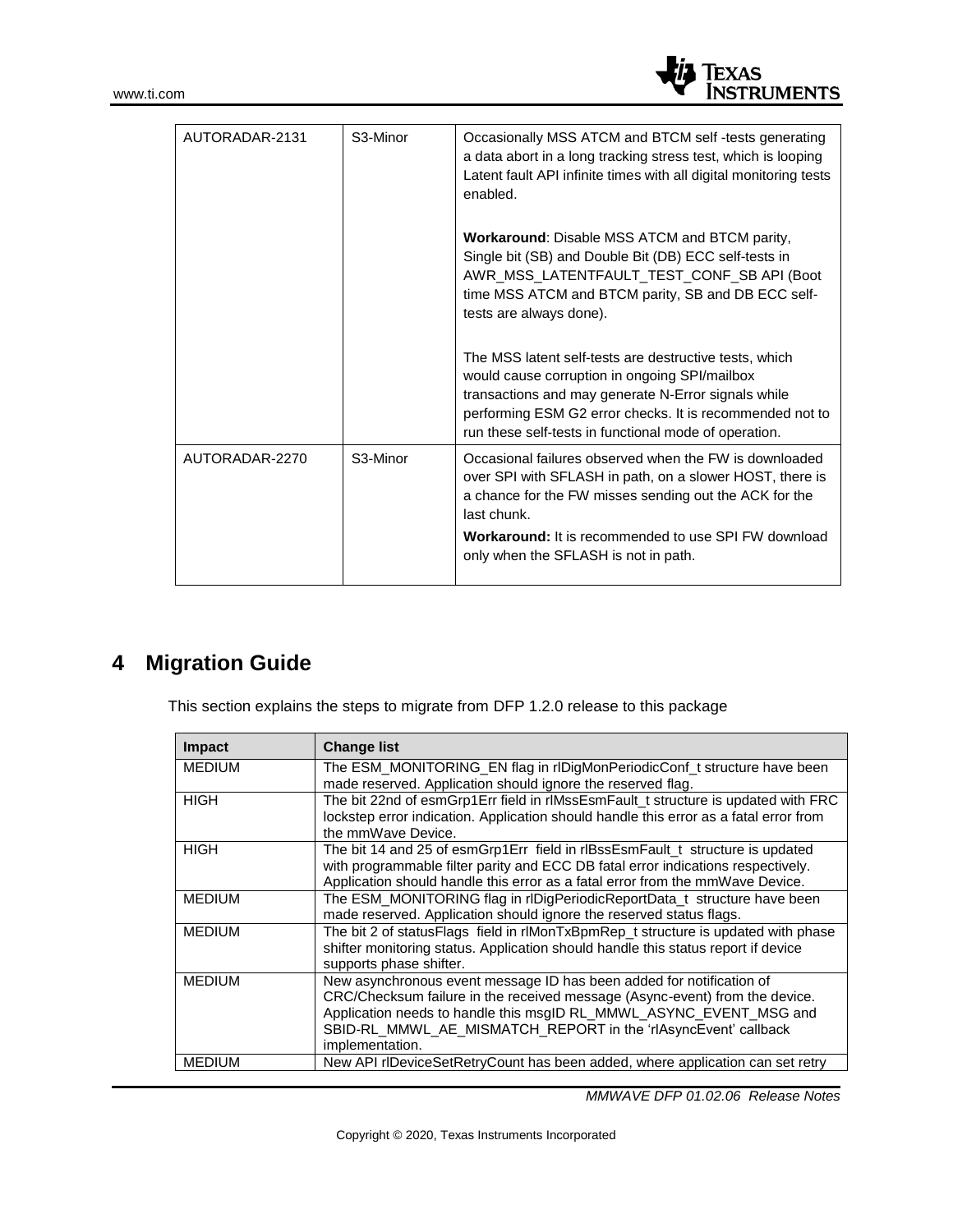

|                                | count to zero to skip the command retry step at mmWaveLink level. This API<br>provides an option to change the retry count from default value to customizable<br>value which should be <= RL_API_CMD_RETRY_COUNT. |  |  |
|--------------------------------|-------------------------------------------------------------------------------------------------------------------------------------------------------------------------------------------------------------------|--|--|
|                                |                                                                                                                                                                                                                   |  |  |
| <b>MEDIUM</b>                  | Value option '0x2' for ritestPattern t-> testPatGenCtrl is not validated and<br>removed. So application should not use this option to generate the test pattern.                                                  |  |  |
| <b>HIGH</b>                    | One of reserved field of rlFrameCfg_t structure is now used as                                                                                                                                                    |  |  |
|                                | 'numDummyChirpsAtEnd' parameter to configure the dummy chirp at the end of<br>frame. Application should aware of this parameter change while using<br>rlSetFrameConfig/rlGetFrameConfig API.                      |  |  |
| <b>MEDIUM</b>                  | In case MutexLock callback returns non-zero value in the interrupt context (reading                                                                                                                               |  |  |
|                                | async-event) then mmWaveLink generates internal Async-event with error code to<br>notify the Host about this failure. Application should able to handle this error Async-                                         |  |  |
| <b>HIGH</b>                    | event message and take appropriate action.<br>Added new bit 34 in bootTestStatus in rlInitComplete_t structure to report boot                                                                                     |  |  |
|                                | time PCR self-test of MSS in AWR1243 devices                                                                                                                                                                      |  |  |
| <b>HIGH</b>                    | The bits [11:8] STATUS_PWRDET_RXn in statusFlags in rlMonRxIntAnaSigRep_t<br>structure have been made reserved as RX power detector monitoring has been<br>disabled.                                              |  |  |
| <b>HIGH</b>                    | The bit 26 PCR test enable in enMask in rlMonAnaEnables_t is made reserved as<br>this test has been de-featured.                                                                                                  |  |  |
| <b>MEDIUM</b>                  | Added a missing 4 bytes reserved field reserved1 in rlMssEsmFault_t.                                                                                                                                              |  |  |
| <b>HIGH</b>                    | The bit 2 PCR test status in testStatusFlg2 in rlMssLatentFaultReport_t as this test<br>has been de-featured.                                                                                                     |  |  |
| <b>HIGH</b>                    | A new status 0x7 has been added errStatusFlg in rlMssRfErrStatus_t.                                                                                                                                               |  |  |
| <b>HIGH</b>                    | The bit 26 PCR test status in digMonLatentFault in rlDigLatentFaultReportData_t                                                                                                                                   |  |  |
|                                | is made reserved as this test has been de-featured.                                                                                                                                                               |  |  |
| <b>HIGH</b>                    | The bit 2 PCR test enable in testEn2 in rlperiodicTest_t as this test has been de-<br>featured.                                                                                                                   |  |  |
| <b>HIGH</b>                    | Added new fields loopbackPowerRF1, loopbackPowerRF2, loopbackPowerRF3,<br>rxNoisePower1 and rxNoisePower2 in rlMonRxGainPhRep_t structure.                                                                        |  |  |
| <b>MEDIUM</b>                  | Added reportMode field in rlRxGainPhaseMonConf_t structure.                                                                                                                                                       |  |  |
| <b>MEDIUM</b>                  | Added reportMode field in rITxGainPhaseMismatchMonConf_t structure.                                                                                                                                               |  |  |
| <b>MEDIUM</b>                  | Moved rlRfTempData_t structure from mmwavelink.h to rl_sensor.h                                                                                                                                                   |  |  |
| <b>MEDIUM</b>                  | All reserved bytes in reports are to be masked, as the values can be non-zero.                                                                                                                                    |  |  |
| <b>MEDIUM</b>                  | Added field testStatusFlg2 in rlMssLatentFaultReport_t to match with ICD                                                                                                                                          |  |  |
| <b>MEDIUM</b>                  | anaTxPos filed in rlTestSource_t is reserved. Application should ignore the<br>reserved field.                                                                                                                    |  |  |
| <b>HIGH</b>                    | Report mode 0 is not supported for the following monitoring APIs:<br>rlRfTxIntAnaSignalsMonConfig                                                                                                                 |  |  |
|                                | rlRfRxIntAnaSignalsMonConfig,                                                                                                                                                                                     |  |  |
|                                | rlRfPmClkLoIntAnaSignalsMonConfig,                                                                                                                                                                                |  |  |
|                                | rlRfGpadcIntAnaSignalsMonConfig,                                                                                                                                                                                  |  |  |
|                                | rlRfPllContrlVoltMonConfig,                                                                                                                                                                                       |  |  |
|                                | rlRfDualClkCompMonConfig.                                                                                                                                                                                         |  |  |
| <b>MEDIUM</b>                  | Bit3 - VIM Test of rlStartComplete_t status field has been de-featured.                                                                                                                                           |  |  |
| <b>MEDIUM</b><br><b>MEDIUM</b> | Bit3 - VIM Test of rlMonDigEnables_t enMask field has been de-featured.<br>Bit0 - SYNTH_VCO_OPENLOOP fault injection in synthFault in rlAnaFaultInj_t                                                             |  |  |
|                                | has been de-featured                                                                                                                                                                                              |  |  |
| <b>MEDIUM</b>                  | In rlMonPIIConVoltRep_t statusFlags, Bit3 - VC01 and bit6 - VC02 slope monitors                                                                                                                                   |  |  |
|                                | have been de-featured                                                                                                                                                                                             |  |  |
| <b>MEDIUM</b>                  | Bit3 in statusFlags in rlMonPmclkloIntAnaSigRep_t is now<br>STATUS_LVDS_PMCLKLO to match with ICD.                                                                                                                |  |  |
| <b>MEDIUM</b>                  | Bit 2 in statusFlags in rlMonGpadcIntAnaSigRep_t is now STATUS_GPADC_REF2<br>to match with ICD                                                                                                                    |  |  |
| <b>MEDIUM</b>                  | Added new field txPhShiftDacMonThresh in rlTxIntAnaSignalsMonConf_t structure.<br>Added new fields in rlMonTxIntAnaSigRep_t structure.                                                                            |  |  |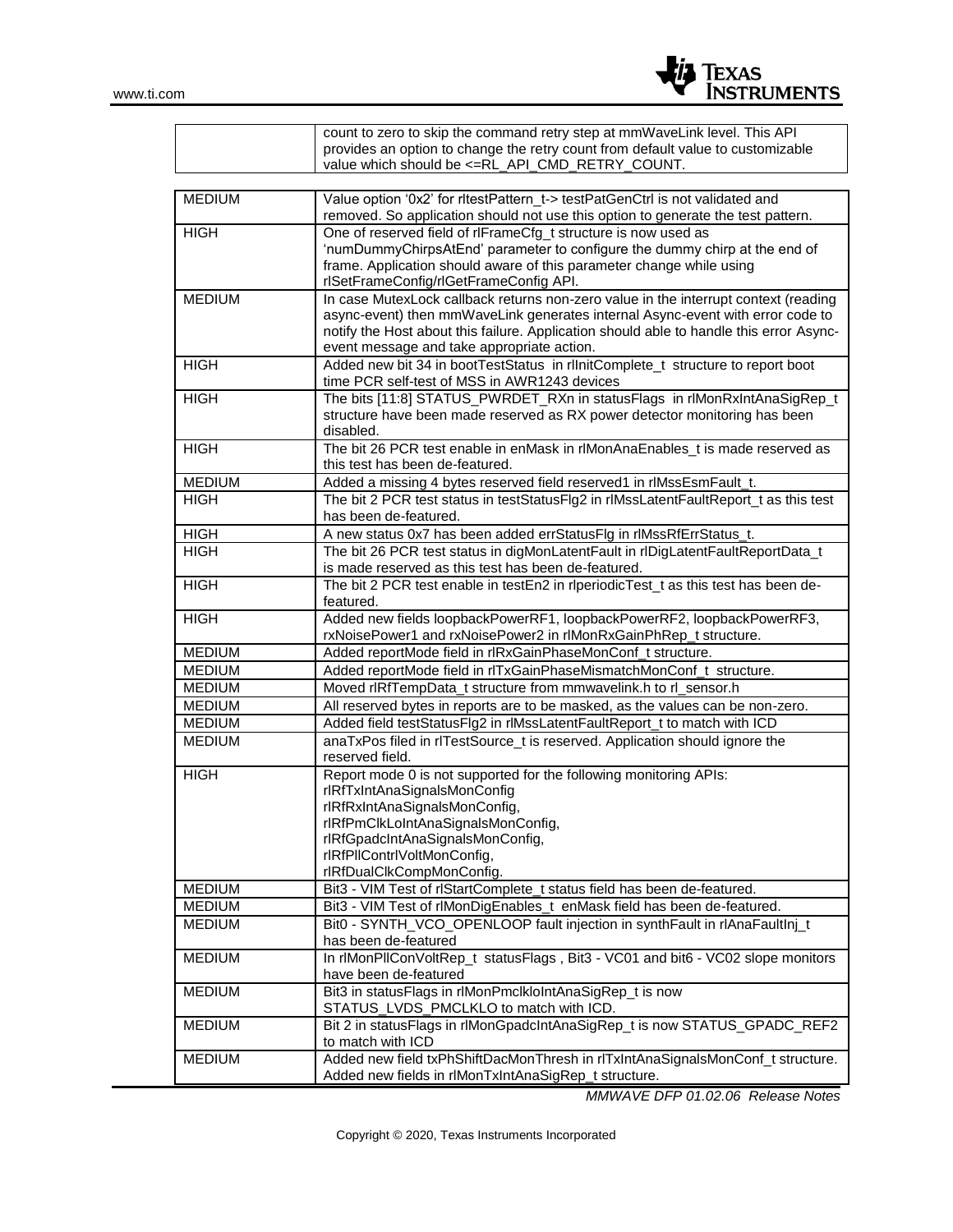

| <b>MEDIUM</b> | Added new API rIRfApIISynthBwCtIConfig to control the bandwidth of the APLL and<br>the Synthesizer.                         |  |  |
|---------------|-----------------------------------------------------------------------------------------------------------------------------|--|--|
| <b>MEDIUM</b> | Added new API rISetPowerSaveModeConfig to define the power saving modes<br>configuration                                    |  |  |
| <b>MEDIUM</b> | Added new error code 296 - 20G monitor is not supported in single chip                                                      |  |  |
|               | configuration.                                                                                                              |  |  |
|               | Added new error code 297 - Monitor config mode is invalid                                                                   |  |  |
|               | Added new error code 298 - Both live and non-live synth frequency monitors                                                  |  |  |
|               | cannot be enabled together.                                                                                                 |  |  |
|               | Added new error code -18 -> ACK sequence number is not matching with CMD                                                    |  |  |
|               | sequence number.                                                                                                            |  |  |
| <b>HIGH</b>   | Changed 64 bit field (powerUpStatus, bootTestStatus) into two 32 bit fields                                                 |  |  |
|               | (powerUpStatus1, powerUpStatus2, bootTestStatus1, bootTestStatus2) in                                                       |  |  |
|               | rlInitComplete_t and rlMssBootErrStatus_t.                                                                                  |  |  |
| <b>MEDIUM</b> | Added new asynchronous event 0x1033 -                                                                                       |  |  |
|               | RL_RF_AE_MON_SYNTH_FREQ_NONLIVE_REPORT                                                                                      |  |  |
|               | (rlMonSynthFreqNonLiveRep_t). This is a Non live Monitoring report which device                                             |  |  |
|               | sends to the host, containing information related to measured frequency error                                               |  |  |
|               | during the monitoring chirp for two profiles configurations.                                                                |  |  |
| <b>HIGH</b>   | Bit 28 in enMask in rlMonAnaEnables t is now                                                                                |  |  |
|               | "SYNTH_FREQ_MONITOR_NON_LIVE_EN" to match with the ICD.                                                                     |  |  |
| <b>HIGH</b>   | Added new fields in rlSynthFreqMonConf_t.<br>Support for "rxLoAmpFault" and "txLoAmpFault" fields in rlAnaFaultInj t is de- |  |  |
| <b>MEDIUM</b> | featured.                                                                                                                   |  |  |
| <b>MEDIUM</b> | Updated RF gain target in rlProfileCfg_t, rlContModeCfg_t and rlLoopbackBurst_t.                                            |  |  |
| <b>MEDIUM</b> | Removed support for phaseShifterMonCnfg in rlTxBpmMonConf_t.                                                                |  |  |
|               | Removed support for 20G sync in sync20GSigSe in                                                                             |  |  |
|               | rlPmClkLoIntAnaSignalsMonConf_t.l                                                                                           |  |  |
| <b>LOW</b>    | Bits 0 and 4 in testEn1 in rllatentFault_t structure have been made reserved.                                               |  |  |
|               | Bits 10 and 11 in testEn1 in rllatentFault_t structure have been made reserved.                                             |  |  |
|               | Bits 16 to 21 in testEn1 in rllatentFault_t structure are not supported.                                                    |  |  |
|               | Bits 0 and 1 in testEn2 in rllatentFault_t structure have been made reserved.                                               |  |  |
| LOW           | Value of 2 in intfSel field of rlDevDataPathCfg_t structure is not supported.                                               |  |  |
| LOW           | Value of 0 in dataRate field of rlDevDataPathClkCfg_t structure is not supported.                                           |  |  |
| LOW           | Bit 5 in dccPairEnables in rIDualClkCompMonConf_t have been made reserved.                                                  |  |  |
| LOW           | Bit 5 in statusFlags and Bits 10 and 11 in freqMeasVal in rlMonDccClkFreqRep_t<br>structure have been made reserved.        |  |  |
| <b>LOW</b>    | Bits 3 and 6 in statusFlags in rlMonPllConVoltRep_t structure have been made                                                |  |  |
|               | reserved.                                                                                                                   |  |  |
| <b>LOW</b>    | Bit 3 in statusFlags in rlMonPmclkloIntAnaSigRep_t structure have been made                                                 |  |  |
|               | reserved.                                                                                                                   |  |  |
| LOW           | Bit 2 in statusFlags in rlMonTxBpmRept_t structure have been made reserved.                                                 |  |  |
| LOW           | Bit 1 in statusFlags in rlMonRxIfStageRep_t structure have been made reserved.                                              |  |  |
| LOW           | Bits 0, 4, 10 and 11 in testStatusFlg1 in rlMssLatentFaultReport_t have been made                                           |  |  |
|               | reserved.                                                                                                                   |  |  |
|               | Bits 16 to 21 in testStatusFlg1 in rlMssLatentFaultReport_t are not supported                                               |  |  |
|               | Bits 0 and 1 in testStatusFlg2 in rlMssLatentFaultReport_t have been made                                                   |  |  |
|               | reserved.                                                                                                                   |  |  |
| LOW           | Added new fields (bits 31-63) in powerUpStatus in rlMssBootErrStatus_t.                                                     |  |  |
|               | Bits 2, 10, 11, 12, 16 - 21, 31, 32 and 33 in bootTestStatus in                                                             |  |  |
|               | rlMssBootErrStatus_t structure have been made reserved.                                                                     |  |  |
|               | Bits 34, 35 and 36 in bootTestStatus in rlMssBootErrStatus_t have been changed                                              |  |  |
|               | from reserved to PCR test, VIM RAM parity test and SCI boot time test                                                       |  |  |
|               | respectively.                                                                                                               |  |  |
| LOW           | Changed description of bits 6-9, 18, 26, 28-29 in esmGrp1Err in rlMssEsmFault_t.                                            |  |  |
|               | Changed description of bit 3 in esmGrp2Err in rlMssEsmFault_t.                                                              |  |  |
|               | Bit 12 in esmGrp2Err in rlMssEsmFault_t have been made reserved.                                                            |  |  |